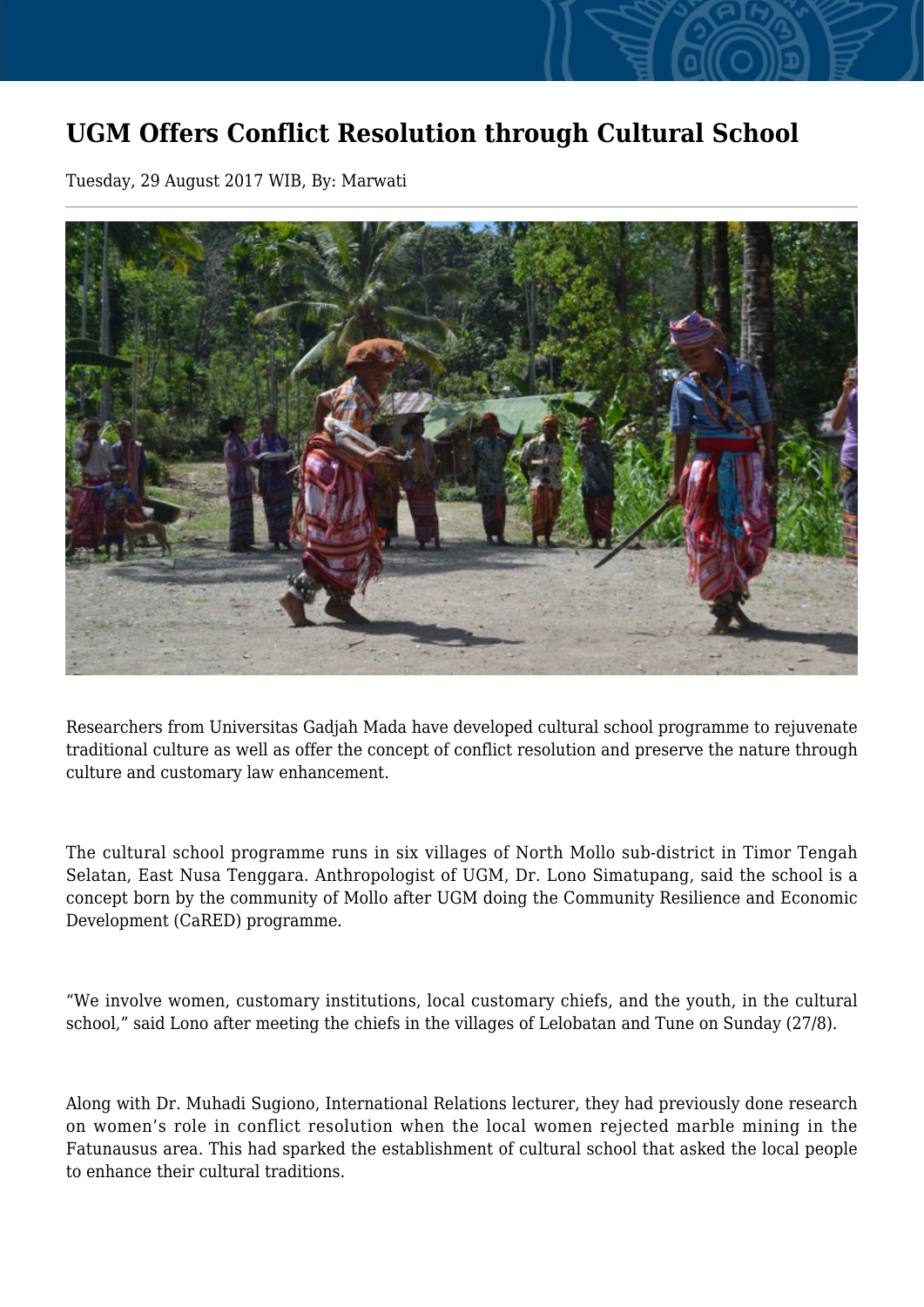Muhadi Sugiono said apart from sustaining their culture, the cultural school is able to explore the traditional roots and noble values for daily practice. Muhadi said after three years, the people had the hope that they can sustain their customs, the nature and water. "They hope the school can enhance their cultural customs," he said.

Concerns that conflict would reappear between conflicting groups proved to be able to reduce through cultural events because the cultural school can maintain brotherhood and harmony between the groups. "For us, the cultural school became the media of conflict resolution," he said.

Imanuel Salisi, chief of Nefokoko village, said the cultural school initiated by UGM was able to rejuvenate the arts and culture in Mollo area. Chief of Lelobatan village, Bora Bullu, shared the views, saying that the idea to enhance the culture become the drive for the customary chiefs to introduce the ancient culture to the young generation and children. "I saw that our cultures are very strong, but they they are almost extinct. It seems UGM has awaken us to be aware of these values," he said.

Honi Ombaya Kasse, 45, woman leader from Lelobatan village, said although the majority of the Mollo people live modestly, but their intention to sustain their culture is very strong. "Our ancestors had owned strong cultural values, now with UGM we are guided to sustain those noble values," she said.

Markus Lakke, 65, from Nefokoko village, admitted the Mollo's high cultural values which are somehow ignored. There are values of ethics and courtesy that need to be explored again. "For me, customs are courtesy. So, the cultural school has to go on despite technology advancements. The young generation has to learn them and pass them to the next generation," he said.

Primus Lake, M.Si., culture observer from Universitas Nusa Cendana, Kupang, said the cultural school concept from UGM has the potential to initiate the development of customary village in Mollo sub-district. Primus said the customary village is the smallest government unit that is run by the community and it has the right to administer its affairs independently. "Cultural school can be the door to the customary village," he said.

## **Related News**

- [Religious and Counseling Teachers Followed School-Based Conflict Management](http://ugm.ac.id/www.ugm.ac.id//en/news/14801-customary-leaders-of-north-mollo-in-timor-visit-ugm)
- [Yanuaris Boko, UGM Cumlaude Graduate from Underdeveloped Region](http://ugm.ac.id/www.ugm.ac.id//en/news/6771-governance-negotiation-as-alternative-to-overcome-the-mindanao-conflict)
- [Customary Leaders of North Mollo in Timor Visit UGM](http://ugm.ac.id/www.ugm.ac.id//en/news/14923-religion-brings-peace-not-war-lecture)